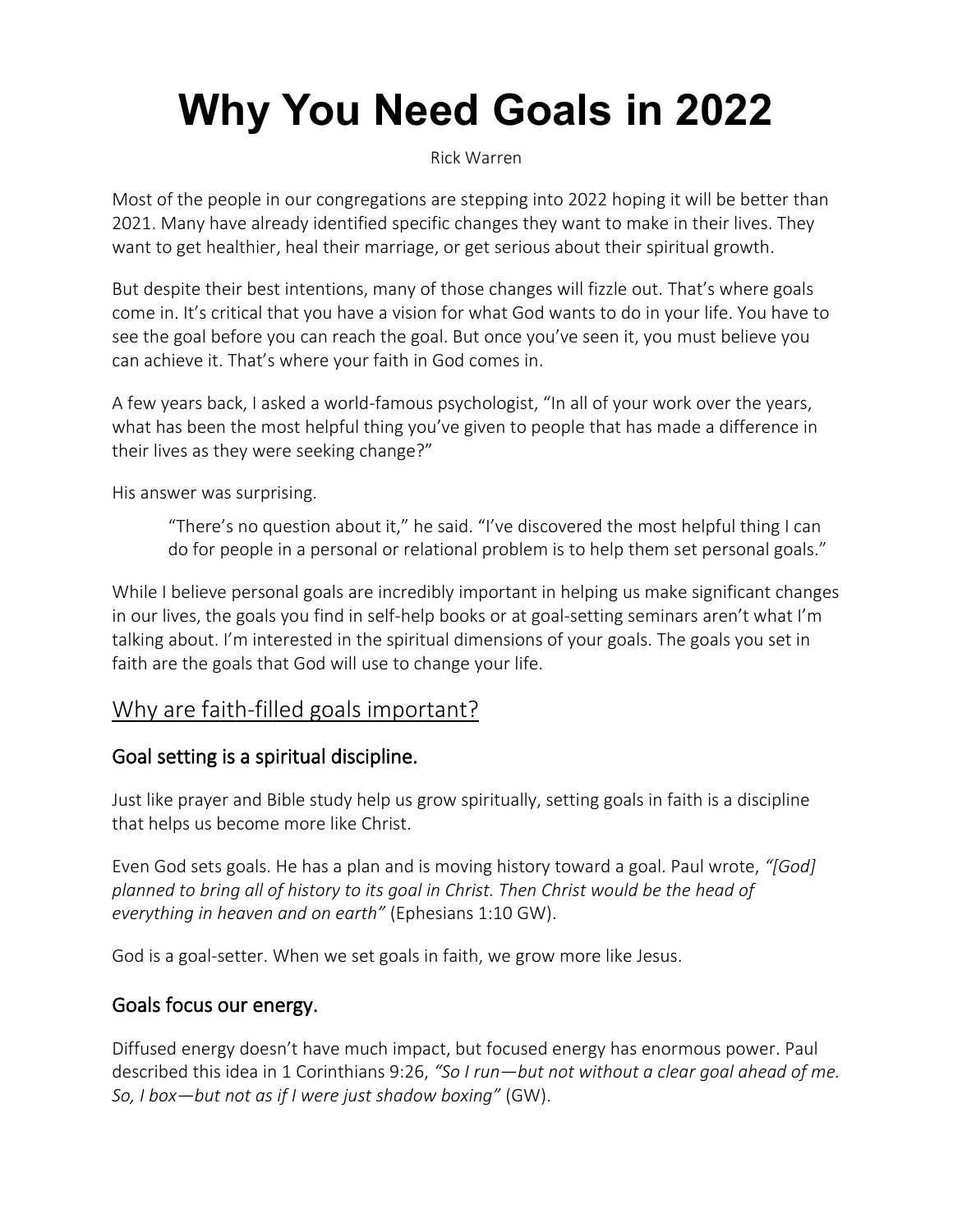Paul wasn't just running in circles. He had a purpose and was moving toward it.

Goals help you focus on the things that are worth doing. We don't have time for everything. The good news is, God doesn't expect us to do everything.

Too often we waste our time on second-class causes. Most of what we see going on in our culture today won't matter next week. As leaders, we need to help people see the difference between what the world says is important and what God says is important. The truth is, what the world says is almost never important.

The Bible tells us to *"Make the most of your opportunities because these are evil days"* (Ephesians 5:16 GW).

Pastor, are you modeling this practice for your congregation? You can do this when you set biblical, purpose-driven goals for you and your church.

#### Goals stretch our faith.

Goals are statements of faith that affirm your trust in God. When you set a goal that you plan to accomplish by a certain date, you're doing so in faith.

Dreams won't do you much good unless you wake up and go to work. Resolutions can be important, but you need other things behind them, like a team, accountability, and the power of God.

Goals, on the other hand, are specific and measurable. In fact, goals with parameters are what makes them steps of faith.

Jesus said, *"According to your faith let it be done to you"* (Matthew 9:29 NIV). You haven't really trusted God until you've done something that can't be done in your own strength.

That's the story of Saddleback—ordinary people setting and attempting extraordinary goals in faith and watching God go to work. We're not any smarter or more talented than other churches. We've simply set large goals and trusted God to help us reach them.

Setting goals in faith means taking risks. If you're not taking risks, your goals are too small and not pleasing to God.

#### Goals build our character.

The best part of goal setting isn't what you accomplish. It's what God accomplishes in you when you pursue faith-filled goals. This is the plot of a thousand movies you've seen. It